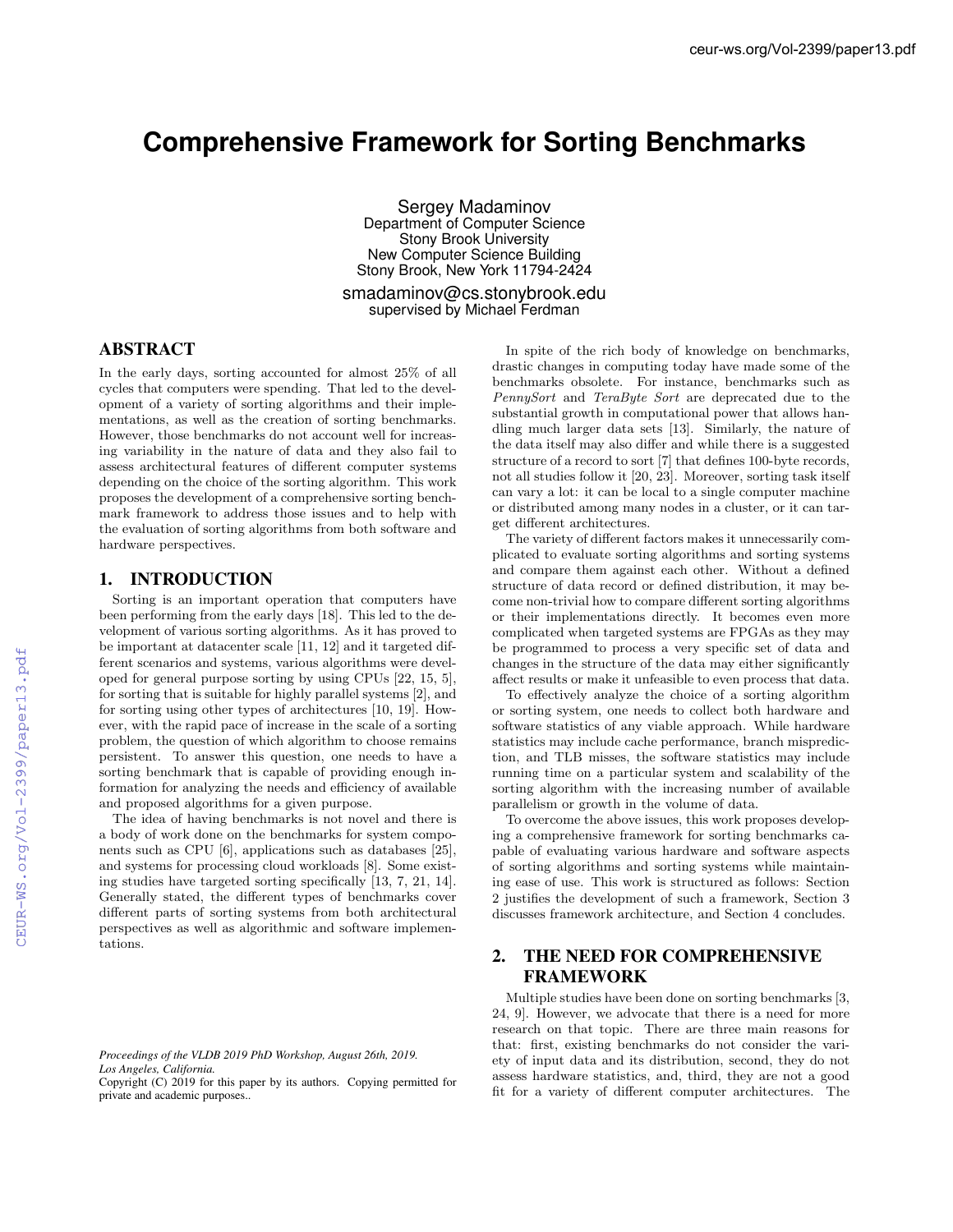last one is particularly important as there is a number of studies targeting various architectures such as GPUs [10], FPGAs [19], and AVX-based [4]. But without a systematic approach, the task of comparing them against each other becomes quite challenging. This task of comparing different architectures between themselves especially complicated when only part of the sorting algorithm is implemented. For example, some studies targeting FPGAs focus on the merging [20, 23]. As such implementations may require data transfer to and from the sorting system, some level of data preparation, or may depend on the problem size, it is unclear how to compare results obtained from different architectures. Thus, the proposed framework should provide a facility to perform a comparison between them. For similar sorting algorithms, it can be achieved by direct comparison of similar phases of the algorithms and estimating the remaining phases, which may include potentially required communication such as data transfer over the PCIe or another medium.

Many studies related to sorting use record structure suggested by Datamation sorting benchmark [7], but it is not universally accepted. Due to variations in record structure, comparing the results of different studies directly is not straightforward. On the other hand, the Datamation sorting benchmark that defines the structure of a data record being 100-byte with ten-byte key and ninety-byte value could have become outdated. The current database vendors and users should be surveyed to collect prevailing structures of records and data distributions. However, as some works may use the different input data, it is important to allow variations in the input data. First, it will allow analyzing studies that use different input data. Second, it will enable the comparison with prior work.

It deems important to understand how sorting algorithms scale with an increasing number of parallelism or volume of data, which requires collecting corresponding information. To perform a more thorough evaluation of the sorting algorithm it is crucial to collect systems statistics such as memory bandwidth and caches miss rate. While it is possible to use existing tools for profiling, it requires the algorithm developer to install and learn a variety of tools. It can be avoided by adding such functionality into the framework itself. Some of the algorithms exhibit different behavior on systems level, e.g., *Quicksort* algorithm is known for good cache behavior and utilization. Gathering more information can help to get a clear picture of the sorting algorithm, which in turn can help to reason about the differences between different sorting algorithms. We suggest that the framework should not just provide statistical data as feedback, but also provide an analysis report that identifies weak points of the algorithm and what potentially can be improved. Moreover, modern benchmark systems are not easy to use. Thus, the proposed framework should be user-friendly and should provide reports for further analysis in a readable format.

With a variety of studies on sorting including recent works on exploring new computer architectures such as FPGAs [19, 20, 23] and GPUs [10] and their suitability for sorting, comparing their result becomes a challenging task. The proposed framework will strive to address these challenges and needs while maintaining ease of use. It may be still unclear how to compare different computer architectures but this work sets resolving this problem as one of its targets.

| Uniform  | Bernoulli   |
|----------|-------------|
| Poisson  | Exponential |
| Gaussian | Log Normal  |
| Gamma    | Beta        |

## 3. FRAMEWORK ARCHITECTURE

This section provides a brief overview of potential framework components and argues for their need. It discusses various aspects of proposed framework such as data distribution, collectible system statistics, and some of the other aspects that include record structure.

#### 3.1 Data Distribution

The record generator used in the Sort Benchmark [13] can produce two types of data distribution. Despite a bigger variety of data being considered by Helman et al. [14], their work focuses on the structure of the data rather than its distribution. Based on the nature of the data, it is possible to have more options in the data distribution and the proposed framework should account for both data structure and data distribution. Often, these two features may be independent of each other so the framework should provide facilities to combine them together. Thus, it may become possible to have both staggered data structure with Gaussian distribution or any other combination of data structure and data distribution. Table 1 provides the list of some of the possible distributions to account for. However, similar to the Datamation [7], a comprehensive list should be compiled using input from the database vendors and the database users to represent the actual workloads that may be found outside of research groups.

#### 3.2 System Statistics

Currently, to assess systems performance such as memory bandwidth, the developer has to use tools such as Intel VTune [17]. While in some cases it may be inevitable to use external software, the framework should collect statistics where it can and at least provide the list of various metrics to account for. Table 2 provides the list of some of the suggested systems statistics to collect.

Many modern sorting algorithms have optimal or nearoptimal complexity, but real implementations may result in noticeable differences between them. Collecting such statistics may help to identify bottlenecks that may lead to further research on how those bottlenecks can be mitigated. As a naïve example, *hugepages* may help to reduce TLB misses [16] and using recently introduced *high-bandwidth memories* may help to handle the memory bandwidth bound parts of the sorting algorithms. Moreover, identifying such bottlenecks may steer hardware research. One can imagine building a sorting specific accelerator to overcome them. For example, it may be an FPGA that accelerates a particular task or even a special-purpose processor that has an ISA targeting the sorting task.

## 3.3 Miscellaneous

The data distribution and systems statistics cover many different aspects of sorting but there are still some implementation details and guidelines that may become useful for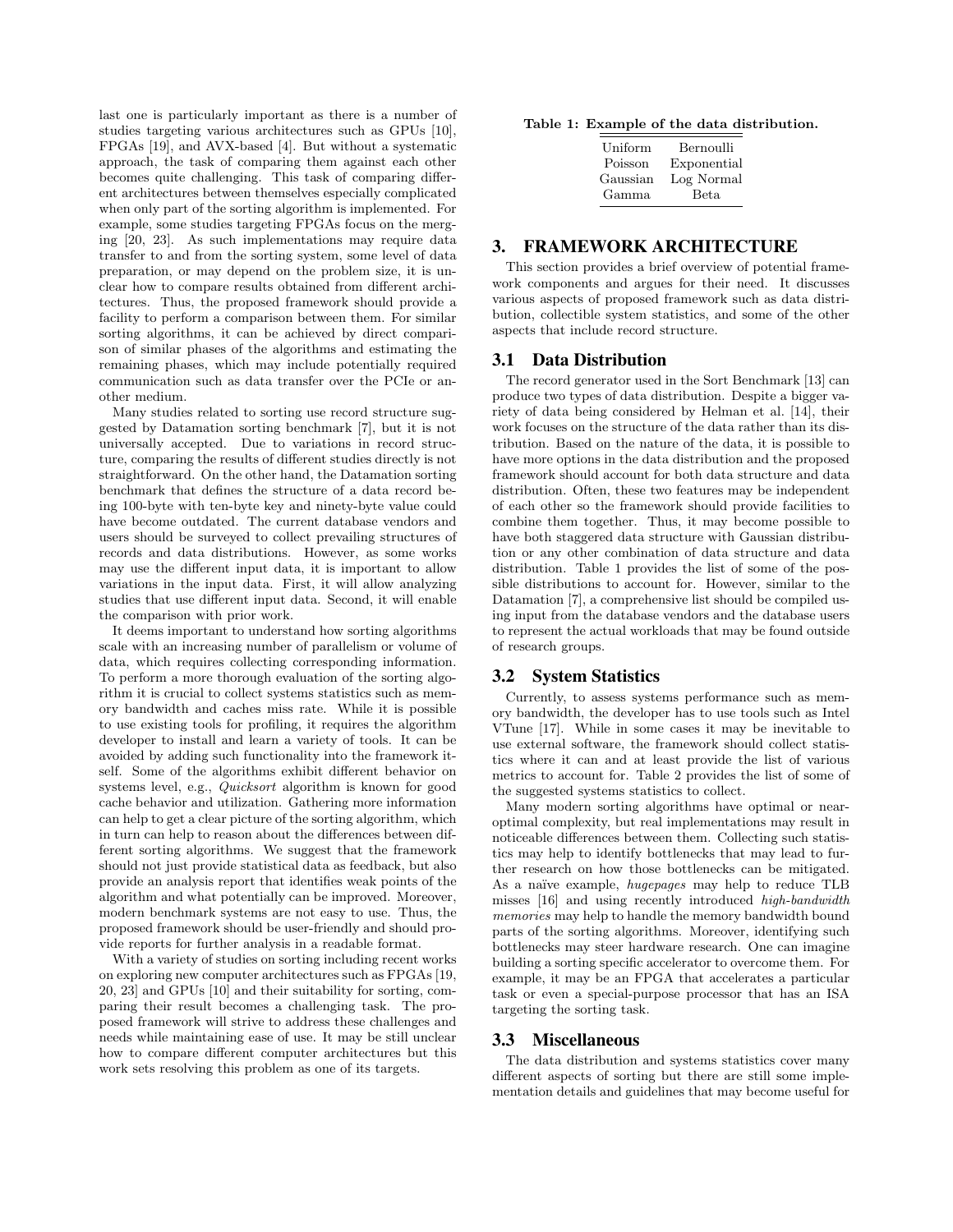Table 2: Example of the collectible system statistics.

| $I/O$ Intensity      | TLB Miss Rate               |
|----------------------|-----------------------------|
| <b>IPC</b> Intensity | Caches Miss Rate            |
| Cache Utilization    | <b>Branch Misprediction</b> |
| Memory Bandwidth     | Memory Peak B/W             |

algorithm developers. They include using custom comparators, avoiding using indirect function calls  $[1]$ , and different record types with latter being tightly coupled with custom comparators. Ultimately, evaluation of sorting algorithms and sorting systems may have more factors to consider that we have previously defined and it is deemed important to identify them and leave the framework open to including them.

# 4. CONCLUSIONS

This work advocates for the development of a comprehensive framework for sorting benchmarks, which accounts for various aspects of sorting algorithms starting with defining the input data and measures both their software and hardware statistics. Such a framework may help to create a system to foster the development of sorting algorithms as well as designing new computer architectures for sorting. We envision that it will be beneficial for many communities outside of a group of scientists who work on the development of new sorting algorithms or modifying the existing ones. While the work in its preliminary stage, there are many design choices that have to be done and collecting feedback from database vendors and users is essential for what are the common data features and hardware statistics they do care.

## 5. REFERENCES

- [1] V. Agrawal, A. Dabral, T. Palit, Y. Shen, and M. Ferdman. Architectural Support for Dynamic Linking. In *Proceedings of the Twentieth International Conference on Architectural Support for Programming Languages and Operating Systems*, pages 691–702, New York, NY, USA, 2015. ACM.
- [2] M. Axtmann, T. Bingmann, P. Sanders, and C. Schulz. Practical Massively Parallel Sorting. In *Proceedings of the 27th ACM on symposium on Parallelism in Algorithms and Architectures*, pages 13–23. ACM Press, June 2015.
- [3] D. H. Bailey, E. Barszcz, J. T. Barton, D. S. Browning, R. L. Carter, L. Dagum, R. A. Fatoohi, P. O. Frederickson, T. A. Lasinski, R. S. Schreiber, H. D. Simon, V. Venkatakrishnan, and S. K. Weeratunga. The NAS Parallel Benchmarks - Summary and Preliminary Results. In *Proceedings of the 1991 ACM/IEEE Conference on Supercomputing*, pages 158–165, New York, NY, USA, 1991. ACM.
- [4] B. Bramas. A Novel Hybrid Quicksort Algorithm Vectorized using AVX-512 on Intel Skylake. *International Journal of Advanced Computer Science and Applications*, 8(10), 2017.
- [5] C. Bron. Merge Sort Algorithm [M1]. *Communications of the ACM*, 15(5):357–358, May 1972.
- [6] J. Bucek, K.-D. Lange, and J. v. Kistowski. SPEC CPU2017: Next-Generation Compute Benchmark. In

*Companion of the 2018 ACM/SPEC International Conference on Performance Engineering*, pages 41–42, New York, NY, USA, 2018. ACM.

- [7] A. et al, D. Bitton, M. Brown, R. Catell, S. Ceri, T. Chou, D. DeWitt, D. Gawlick, H. Garcia-Molina, B. Good, J. Gray, P. Homan, B. Jolls, T. Lukes, E. Lazowska, J. Nauman, M. Pong, A. Spector, K. Trieber, H. Sammer, O. Serlin, M. Stonebraker, A. Reuter, and P. Weinberger. A Measure of Transaction Processing Power. *Datamation*, 31(7):112–118, April 1985.
- [8] M. Ferdman, A. Adileh, O. Kocberber, S. Volos, M. Alisafaee, D. Jevdjic, C. Kaynak, A. D. Popescu, A. Ailamaki, and B. Falsafi. Clearing the Clouds: A Study of Emerging Scale-out Workloads on Modern Hardware. *Proceedings of the Seventeenth International Conference on Architectural Support for Programming Languages and Operating Systems*, pages 37–48, 2012.
- [9] P. Garcia and H. Korth. Multithreaded Architectures and the Sort Benchmark. In *Proceedings of the 1st International Workshop on Data Management on New Hardware*, New York, NY, USA, 2005. ACM.
- [10] N. Govindaraju, J. Gray, R. Kumar, and D. Manocha. GPUTeraSort: High Performance Graphics Co-processor Sorting for Large Database Management. In *Proceedings of the 2006 ACM SIGMOD International Conference on Management of Data*, pages 325–336, New York, NY, USA, 2006. ACM.
- [11] G. Graefe. Sorting And Indexing With Partitioned B-Trees. In *In Proceedings of the 1st International Conference on Innovative Data Systems Research*, Asilomar, CA, USA, January 2003.
- [12] G. Graefe. Implementing Sorting in Database Systems. *ACM Computing Surveys*, 38(3), September 2006.
- [13] J. Gray, C. Nyberg, M. Shah, and N. Govindaraju. Sorting Benchmark. http://sortbenchmark.org/.
- [14] D. R. Helman, D. A. Bader, and J. JáJá. Parallel Algorithms for Personalized Communication and Sorting With an Experimental Study (Extended Abstract). In *Proceedings of the eighth annual ACM symposium on Parallel Algorithms and Architectures*, pages 211–222. ACM Press, June 1996.
- [15] C. A. R. Hoare. Quicksort. *The Computer Journal*, 5(1):10–16, January 1962.
- [16] J. Hu, X. Bai, S. Sha, Y. Luo, X. Wang, and Z. Wang. HUB: Hugepage Ballooning in Kernel-based Virtual Machines. In *Proceedings of the International Symposium on Memory Systems*, pages 31–37, New York, NY, USA, 2018. ACM.
- [17] Intel. Intel VTune. https://software.intel.com/en-us/vtune.
- [18] D. E. Knuth. *The Art of Computer Programming: Sorting and Searching*, volume 3. Addison-Wesley Professional, 2nd edition, 1998.
- [19] D. Koch and J. Torresen. FPGASort. In *Proceedings of the 19th ACM/SIGDA International Symposium on Field Programmable Gate Arrays*, pages 45–54. ACM Press, 2011.
- [20] S. Mashimo, T. V. Chu, and K. Kise. High-Performance Hardware Merge Sorter. In *2017 IEEE 25th Annual International Symposium on*